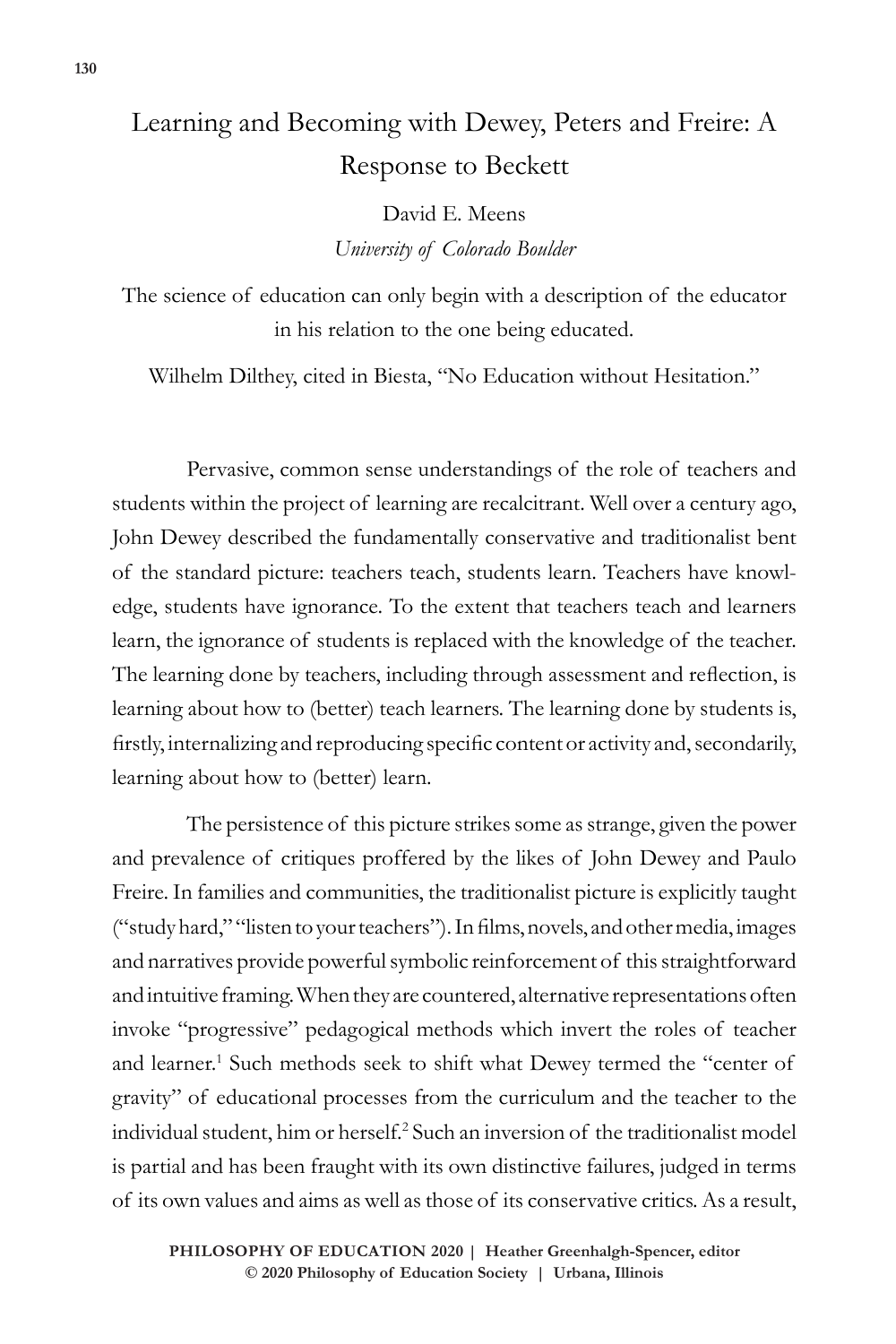the pendulum swing between traditional and progressive instructional methods proceeds as the deficiencies of one picture lead to efforts to implement the other, and the cycle repeats.<sup>3</sup>

This process of "back-and-forth to nowhere new" is a product of dysfunctional tendency in our thinking, in the available concepts and our tendency towards "Either/Or" thinking. That, at least, is the argument made by Dewey in *Experience and Education,* in which he addresses the response among education professionals to his critique of traditionalist and advocacy for progressive methods.4 This is the text from which Beckett mainly draws what he terms Dewey's "new educational concepts." The possibility that thinking differently might actually enable us to do differently, to transcend this cycle of pedagogical purgatory, remains a powerful enticement. Beckett's return to this question and to Dewey's proposed solution is warranted and even urgent—not because the discussion is new, but because the material and cultural circumstances Dewey and others sought to transform seem not to have fundamentally changed. Transcendence of the traditionalist/progressivist dichotomy remains a worthy endeavor because it has not been achieved in social practice, despite well-developed and oft-cited theory.

In responding to Beckett's essay, I make three points that I hope advance this general aim. First, I find Beckett's characterization of received thought—namely, the linking and even conflating of the positions of Dewey, Peters and Freire—to be misleading, obscuring perhaps more than it illuminates. Freire is committed to a conception of human nature based on agent-centered subjectivity, and his overriding interest in humanization through liberatory educational methods is metaphysical as well as practical. Following prominent critics, I take Peters' approach to be basically conservative, in that he conceives "the educated person is a knowledge generalist initiated into various aspects of high culture."5 True, *understanding* is a different relation to the material of culture than "mere" knowing in Peters' characterization, but the measure of attainment is still mastering the material—albeit more thoroughly and usefully.

Dewey, in contrast to both, eschews not only traditionalism but also metaphysics. Beckett cites Dewey's metaphor of the teacher as a guide leading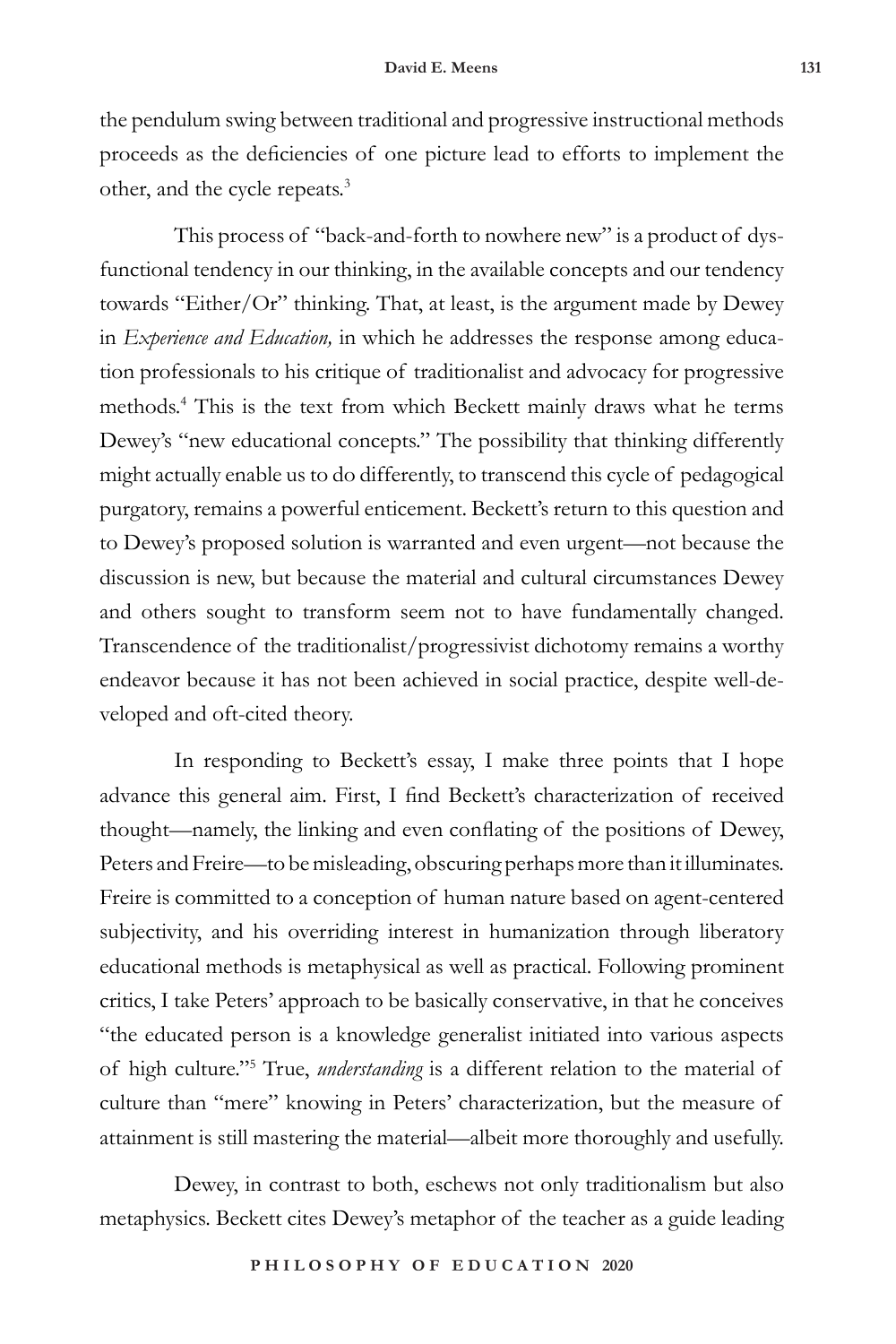students through a territory unfamiliar to them, taking this to limit the teacher's learning. Of course, being a guide does not mean one does not learn throughout a journey. Additionally, this metaphor does not (nor is it meant to) capture the multifaceted and dynamic roles Dewey ascribes teacher and student in the process of learning understood as a project of shared inquiry, of organically integrated individual and collective becoming. Dewey was not miserly when it came to metaphors and analogies for various moments and movements of learning. There are indeed subject matter and learning situations in which the "teacher as guide" metaphor is apt, just as there are others in which the inquiry is better characterized in other ways. A more extensive survey of Dewey's illustrative portraits could be quite instructive for sketching the true outlines of his overall picture.

Here is the key: Dewey's conception of the process of inquiry and its aims precludes definite specification of roles and relations without reference to concrete situations and educational content. Both academic content and cultural context would need to be specified in order to ground Beckett's arguments about the appropriate aims and nature of learning, and of the roles, the "division of labor," appropriate to students, teachers, and others in the educative process. Teachers and students are, no matter their roles, equally participants in a shared, complex, multidirectional process with multiple moments and outcomes. Dewey would suggest that this basic fact doesn't tell us much, absent specification of the concrete situation under consideration. What is the subject matter under study? Is the focal domain algebra or accounting? Social studies or carpentry? Each subject matter has distinctive content which properly shapes the respective roles of teacher and student—to the content and to one another.

In addition to academic content, social context is vital. Who are the students, and who are the teachers? The social division of labor is an artifact, and the effectiveness of particular pedagogies of engagement and exchange will depend upon the beliefs and attitudes of the participants. Within the contemporary U.S. context, for example, disparate cultural contexts can make "progressive" efforts by teachers to perform role equality with their students counterproductive to learning.<sup>6</sup> Specification of the division of labor, and the